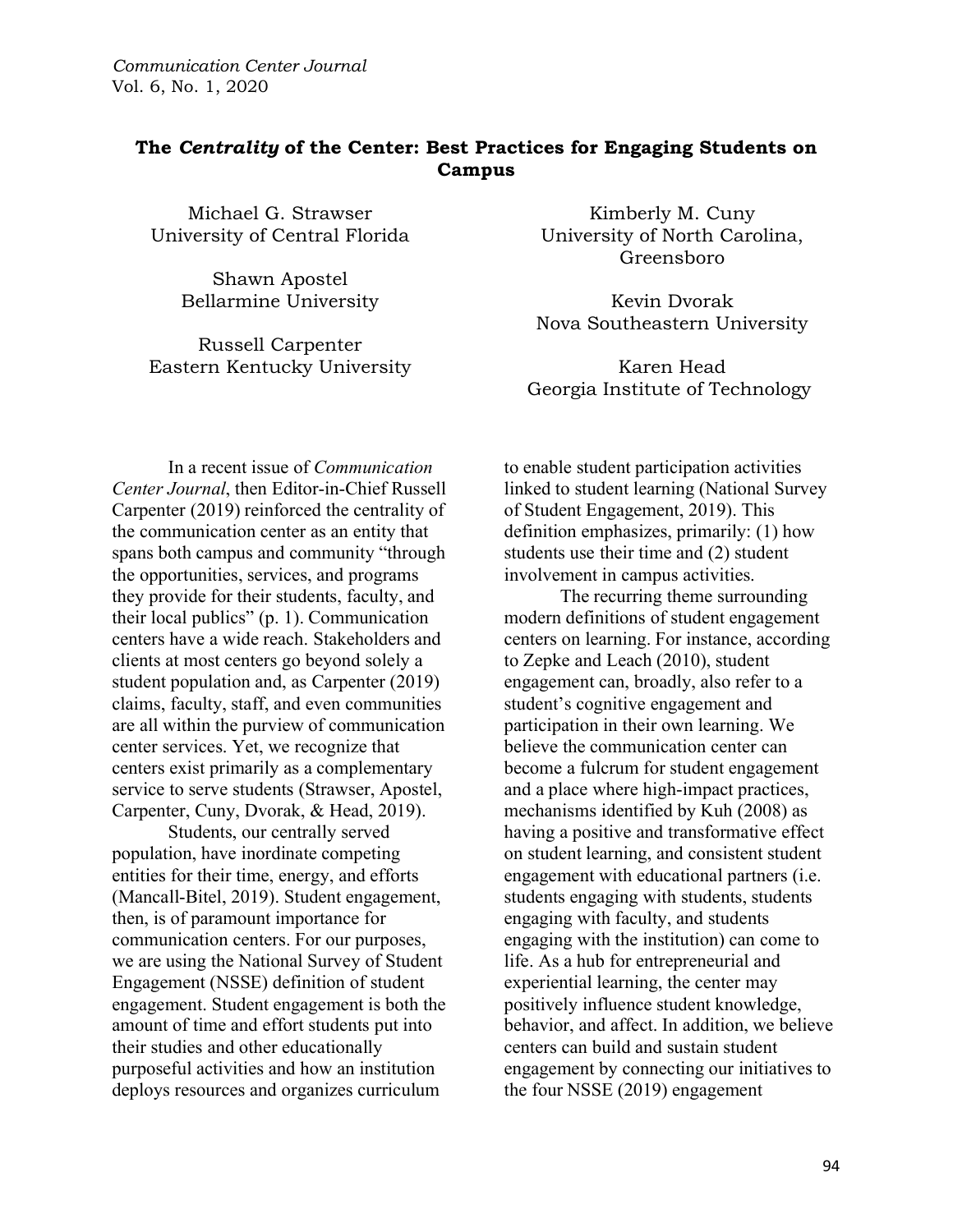indicators: challenging academic experiences, collaborative learning with peers, experiences with faculty, and reinforcing a positive campus environment. To have this conversation, a unified best practice framework should be identified that uses student engagement as the primary thread to then encourage centers to think about student expectations, participating in first year experiences, and crafting programming that enhances student motivation.

In 2019 this group of authors identified a list of best practices for developing a robust center on campus. Recognizing that all communication centers functionally serve their specific institution differently makes it difficult to develop best practices. In addition, "minimal research exists about communication centers that allows for generalizability and comparability to improve scholarship and inform best practices" (LeFebvre, LeFebvre, & Anderson, 2017, p. 411). Our initial best practice list was well received and this subsequent offering addresses yet another important topic for communication centers, student engagement.

Best practices to encourage appropriate and effective student engagement have been identified by leading communication center scholar-practitioners. Designed to address needs of varying institutional identities, these initiatives may be configured to suit schools of varying size, scope, and available resources.

### **Best Practices for Engaging Students on Campus**

#### **Best Practice #1: Utilize Client-Based Projects**

Client-based projects and small group work have become increasingly popular communication pedagogy

techniques. Students create portfolios as they apply theory and practice to a project for presentation in and beyond the classroom. In addition to helping with communication components, communication centers can become the space for meetings. By this means, local business leaders, non-profit directors and their respective associates and board members may become acquainted with your center's important mission and work, with and for students. Students are likewise apprised of the feedback, services, and career-oriented benefits offered by the center. These assignments allow students to build their portfolios as they apply communication theory and practice to a project that will be used and seen outside of the classroom setting (Lopez  $&$  Lee, 2005). Communication centers can work with client-based courses to provide meeting space and to serve as a resource to student groups who have questions regarding the most strategic and effective way to serve the client within the confines of the course.

In addition to providing a meeting space with available consultation, clientbased projects bring local business leaders and non-profit directors into your center- allowing you to showcase the important work we do with students. And students, who may have never visited your center, can understand the type of feedback and services you provide.

### **Best Practice #2: Showcase Student Projects**

Students visit communication centers to get feedback on their communication assignments: speeches, writing, and, increasingly, multimodal pieces. Students commonly bring these types of assignments to draft and revise, or to receive complementary tutoring that reinforces classroom experience (Hannon, Bracewell,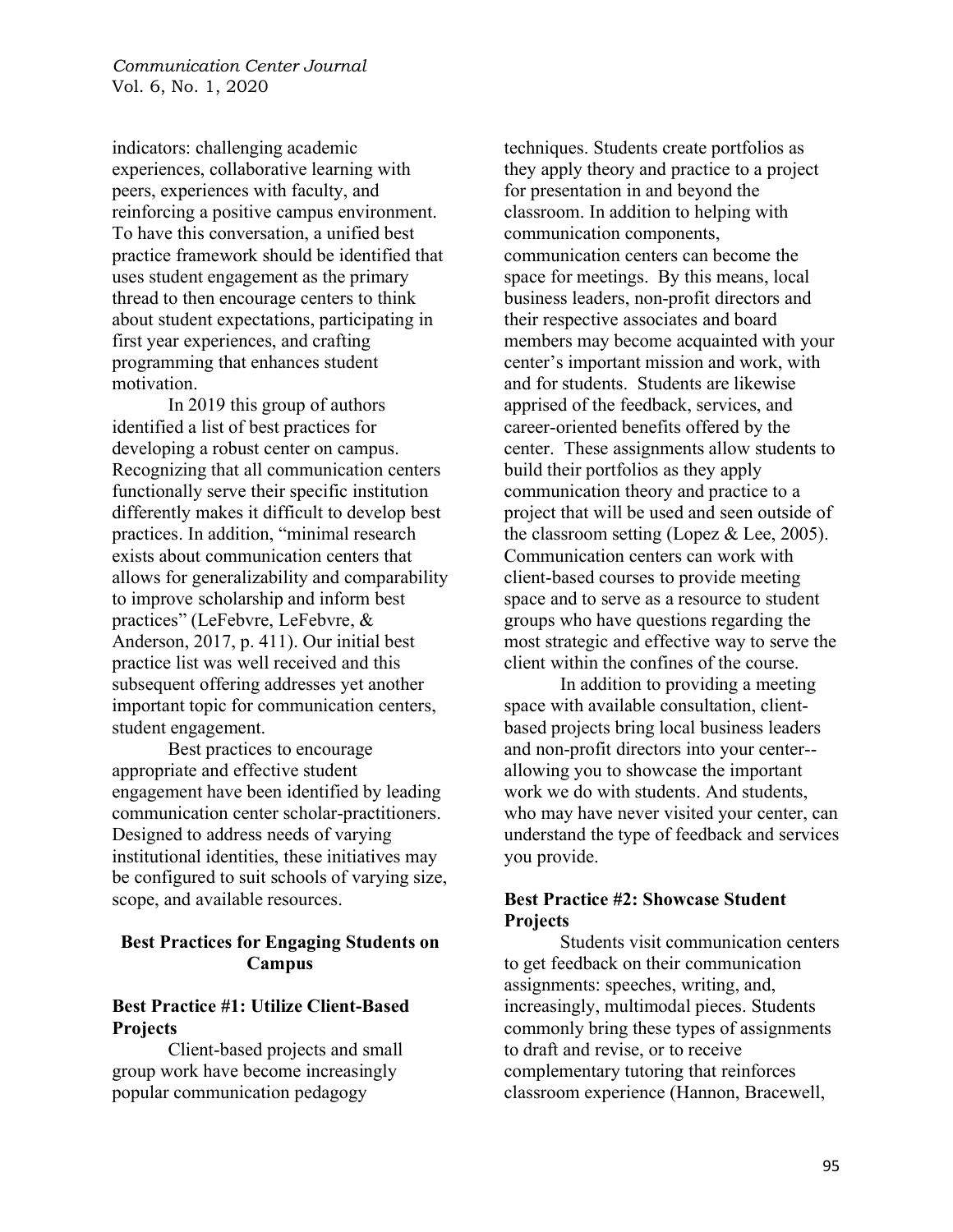& Head 2014). A good way to increase student engagement in your center is to showcase the final project in the center or in some cases to have students actually present their completed assignment in the center.

The center can provide varying presentation equipment. The center can also record a video of the presentation for the student to use later in a digital portfolio or to share with potential clients or online. Bringing the students out of the classroom to present their projects enables the opportunity to share their work with people outside of the class. The center may even help promote the event thus adding awareness to the center and its purpose on campus.

## **Best Practice #3: Design Partnerships to Promote Student Engagement in First-Year Communication Experiences**

Partnership designs can become best practices in student engagement and learning. Communication centers can establish structured programs to promote student engagement that involve required, sustained consultations for all first-year communication students, if the institution promotes a first-year major declaration. This practice 1) promotes valuable learning experiences, 2) models communicationdesign processes inside (and outside) classrooms, and 3) encourages intentional and meaningful communication interactions (Kuh, 2007). First-year communication students are thus engaging regularly with the communication center and, by extension, the larger institution. Most importantly, however, first-year communication students are working collaboratively with skilled student staff members, connecting them with the values of the program while visualizing how these practices operate and transferring them to future academic scenarios.

As an engagement strategy, modeling effective rhetorical and design approaches with first-year communication students encourages them to adopt highly effective behaviors, practices, and habits of mind. When possible, developing systematic collaborations that span communication centers and departments can create new opportunities to structure academic moments in students' educational development that will enable them to gain momentum in their first year that will prepare them for success during their sophomore year and beyond.

## **Best Practice #4: Design and Provide Undergraduate and Creative Research Experiences**

Communication centers are in an ideal position, institutionally, to design and provide highly visible, collaborative, and productive undergraduate research experiences. Center directors can draw from Kuh's (2008) high-impact practices, to explore ways in which undergraduate research can be structured into the daily and long-term operations and goals of the communication center with a focus on center-or program-based activity; center or program-specific designs; student-faculty or program-oriented collaborations that result in powerful outcomes and connect students back to the communication center and institution.

Centers can be intentional in collaborating with and supporting undergraduate research and, then, supporting undergraduate student researchers. Envisioning the communication center as a site of valuable undergraduate research and creative endeavors ensures that student staff members are engaged and contributing to ongoing dialogues, working with research methods, and sharing their training and expertise as mentors with the larger institutional and scholarly communities. In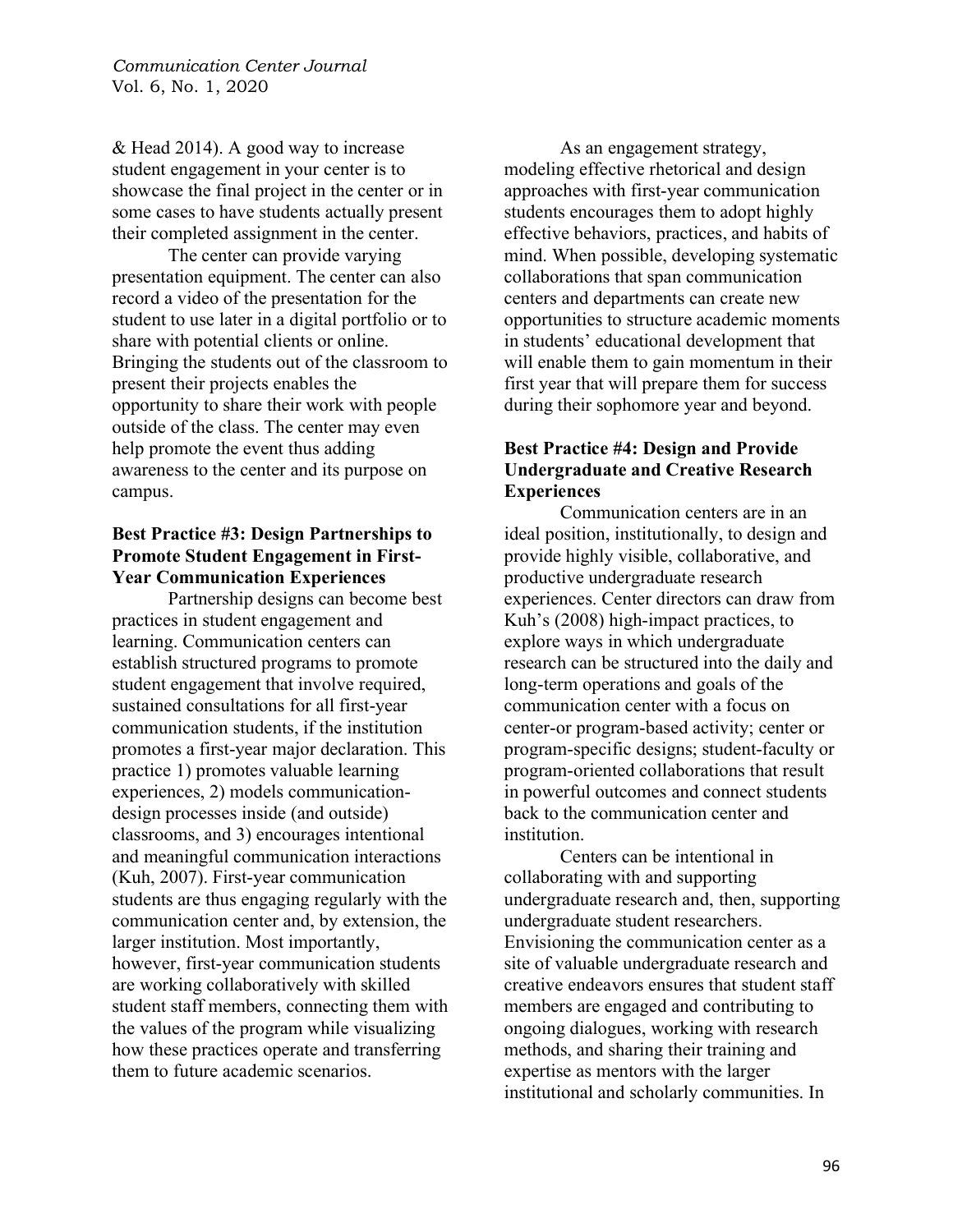addition, undergraduate research and creative endeavors originating from the communication center can be shared via campus presentation venues, showcases, and other high-profile recognitions and events designed to feature the institution's distinctiveness—these will extend scholarly dialogue and welcome participation by faculty and students in greater numbers.

### **Best Practice #5: Demonstrating University Value**

One strategy for bringing attention to spaces is to host events that may *seem* outside the core mission of the center. To counter this reality, sponsor high visibility events that draw students, faculty, and administrators into center spaces so they can better understand the work we do there. While events like games nights, concerts, or watch parties (for everything from major sporting events to television series finales) may seem outside the tutoring mission, opening spaces for other events allows a variety of campus constituents to experience the space when they might not otherwise cross our thresholds. Having sample work on display, along with readily available marketing materials, offer powerful opportunities to share the important resources we provide.

#### **Best Practice #6: Reach International Students**

While there are cultural and linguistic challenges international students face as they acclimate to US higher education institutions, generally, directors should also consider the role of communication centers as "safe spaces" that link linguistic and cross-cultural awareness and the mental well-being of our international students. International students fear failure for many of the same reasons that domestic students do, but notions of

failure are also magnified by the negotiation of *self* within an American academic culture and the possibility of being rejected from that culture--the most extreme form resulting in deportation. With the stakes so high, it is unsurprising that international students have greater anxiety, especially communication anxiety, than many of their domestic colleagues (Wu, Garza, & Guzman, 2015).

Consequently, communication centers are part of a support response that acknowledges academic issues alongside issues of well-being. We cannot begin to address issues with perceived audiences, and the accompanying problems of race, gender, ethnicity, and so on, until we find ways to create spaces that buffer or eliminate the concerns about acclimation.

The additional time and distance afforded by some technologies can provide useful interventions. As Ritchie (1989) explains,

The personal, educational, and linguistic histories students bring to our classrooms contribute to the rich texture of possibilities for writing, thinking, and for negotiating personal identity. They also contribute to the confusion and anxiety many students experience. (p. 84)

Even if students fear failure, rather than a loss of identity, repeated failure certainly will have a negative impact on their selfperception—making them more likely to try to hide core deficiencies. Centers can create similar tensions to classrooms, but center consultants have more flexibility to focus on providing spaces to support and reinforce student well-being because they function apart from evaluation-driven classroom spaces.

Therefore, technology offers a variety of flexible options that can be especially useful for working with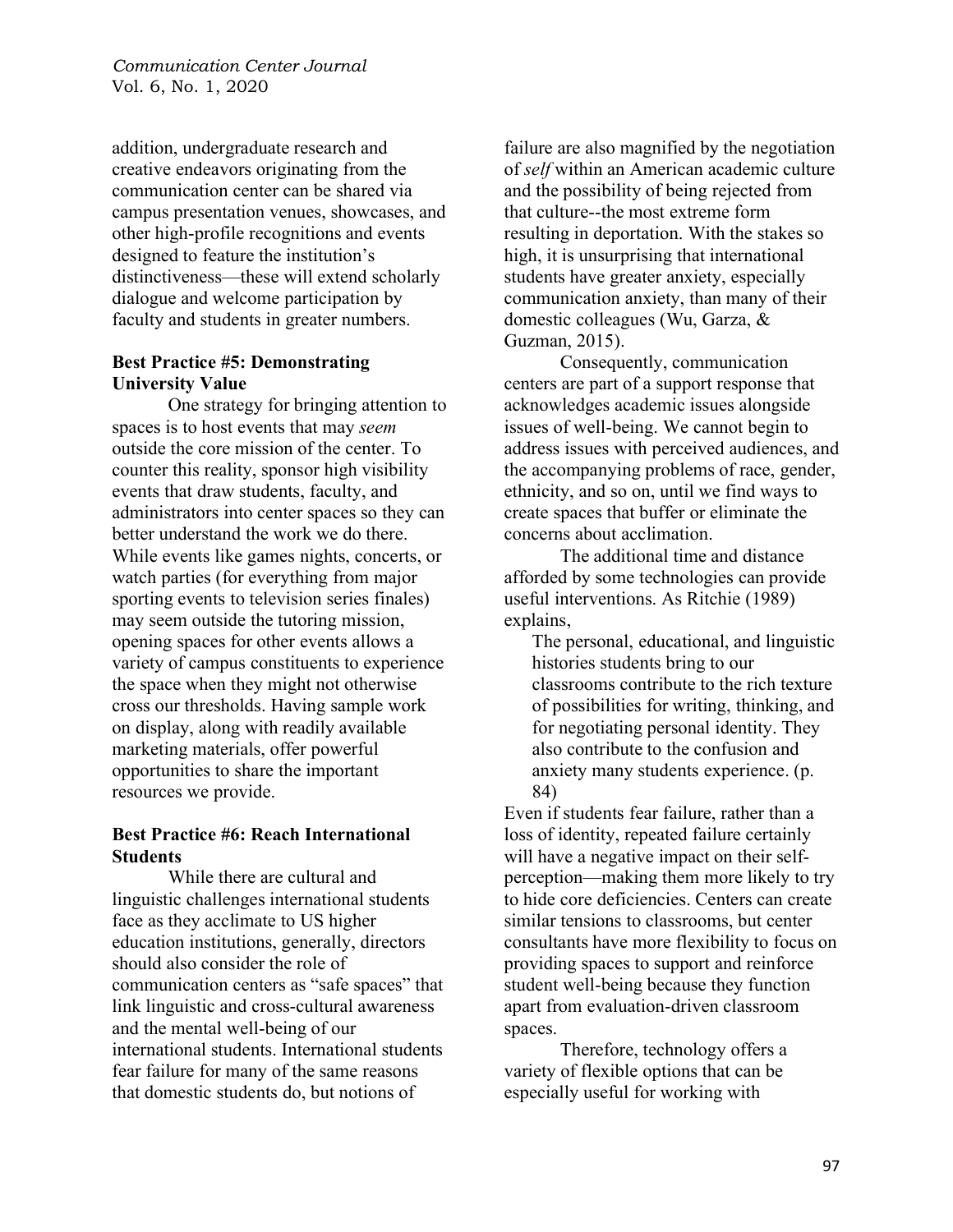international students (Robinson, 2017). As one example, video technology provides ways for students to feel less vulnerable while still interacting with consultants and other clients. English conversation practice groups, while not the purview of all communication centers, can be organized through a variety of learning management systems and video conferencing platforms. International students may also feel more comfortable in asynchronous workshops or bootcamps because they have more time to consider their contributions--both from how they engage with content and for lowerstakes, non-immediate English language practice. Using technology in these ways may simultaneously build skills and trust for international students--resulting in confidence that will contribute both to their academic success and their emotional wellbeing.

### **Best Practice #7: Value Faculty Relationships**

Examining the relationships centers have with individual faculty members might help in understanding how student-patrons engage, through use of time, with the educational activities of communication centers. When King and Atkins-Sayre (2011 & 2012) found students will utilize a communication center only after their faculty communicated value for doing so they provided center administrators with reason to reexamine their center's working relationships with faculty. How might shifting from "student as patron" to faculty as the people that the center works for and their students as those that the center works with, provide further engagement opportunities for students? If student engagement is tied to faculty communicating value for use of services, then we need faculty to truly see our support as valuable.

 Engaging in the activities that faculty themselves value is worth consideration. Each institution being different, do faculty on your campus value research? If they do, is your center already participating in the knowledge development of communication center studies, are you communicating that to the faculty? If you are not yet participating in scholarly endeavors, might it be time to mentor your students to submit essays for review in the student section of *Communication Center Journal*? Would your faculty partners be interested in working towards a publication? How can you invite those faculty to join with you in scholarship of teaching and learning endeavors?

## **Best Practice #8: Leverage Existing Resources**

Institutions might get students to participate in activities that support their academic endeavors with a commitment of resources. In February 2020 as our economy officially entered a recession (Smialek, 2020) the hope of additional or continued resources to support centers is in peril. As the work of most communication centers involves peer educators, it seems relevant to consider resources as a motivator in their engagement in and with the work of their centers. What resources can center administrators facing shrinking or disappearing budgets apply to ensure they continue providing engaging opportunities? How do communication centers continue to provide student employees with the opportunity to participate in this professional development?

 Fortunately, leveraging institutional resources to overcome budget shortcomings is an area for which there are communication center models. Understanding some of the models might help sustain operations. At the University of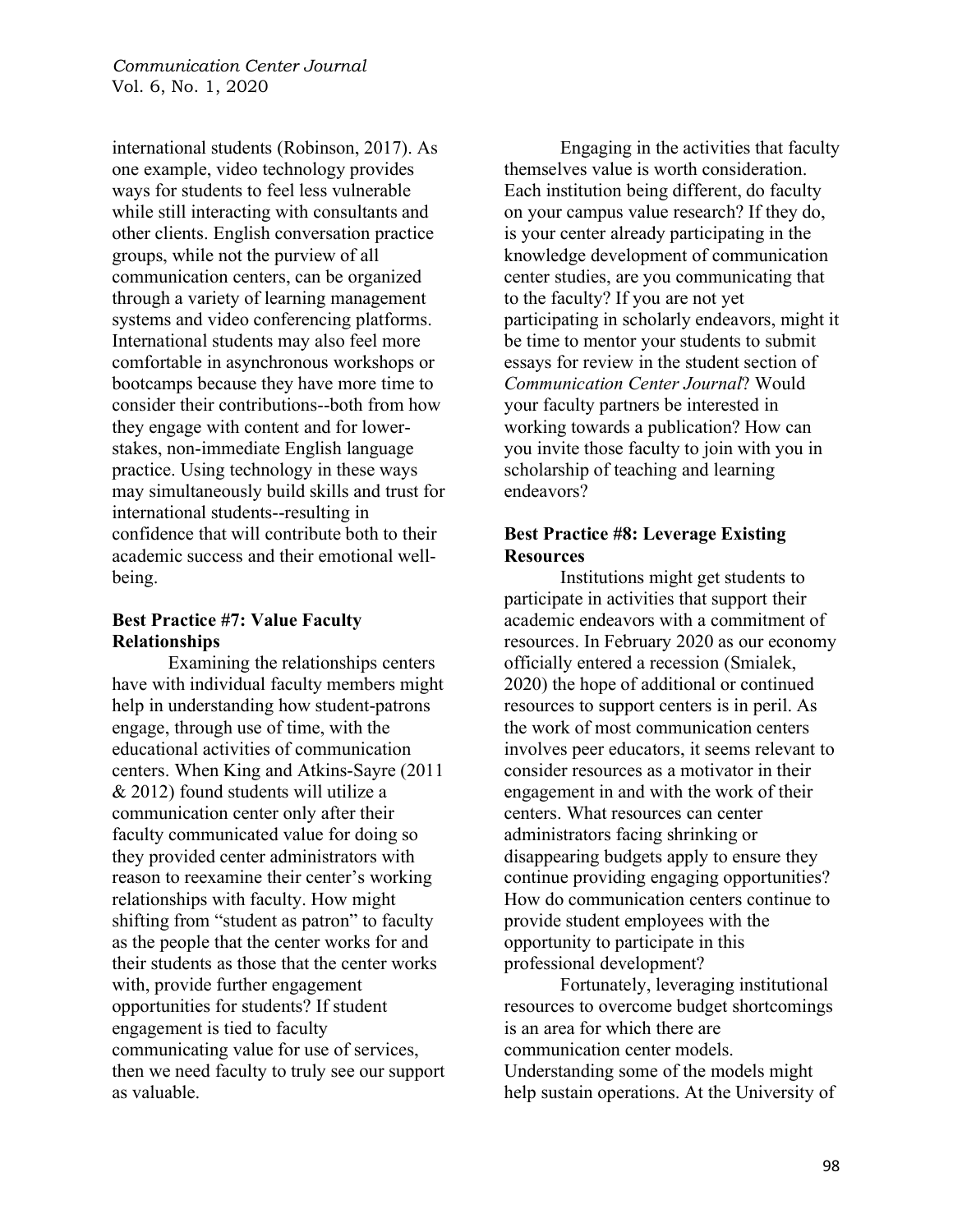Wyoming in Laramie, Beau Bingham operates with students enrolled in a repeatable academic internship course as peer educators. He has no payroll. Karen Sindlar opened Coe College's center with faculty release time. Her peer educators were paid from the Federal Work Study Program. At the University of Connecticut, Rory McGloin and his graduate students are seeking ways to leverage enrollment in an undergraduate applied communication course to provide peer educators. The University of North Carolina at Greensboro's speaking center has quickly added services of content creation because faculty facing time constraints of shifting their courses to online are asking for modules and other work products for their courses now managed through Canvas. Center administrators looking for more resources might consider adding faculty fellows and inviting alumni to return as volunteers. How might both be viewed as resources working to support the professional development of student employees in engaging ways?

#### **Best Practice #9: Use Social Media**

Communication centers should be using social media to connect with various stakeholders and encourage engagement among students, faculty, administration, and the greater community. Building on research published in the recent *Communication Center Journal*, it is important for centers to proclaim, via social platforms, their strategic brand, how they engage different publics, and how centers enhance consultant professional development (Morris, Lehman, & Dvorak, 2019). Peer consultants can collaborate--and learn with each other--to help identify, build, and promote their center's brand while, as Truman (2019) noted, "also helping focus the clarity of your message and its appropriateness to both

audience and media" (p. 135). Their engagement with the center can become even deeper as they identify themselves as "empowered 'influencers' in your institution's culture, which will help them be aware of their own responsibility" (p. 135). The time and effort consultants put into these projects can help them build stronger connections to their centers, and they can see the direct payoff with the numbers of likes, shares, or retweets their social media posts get. To be an influencer in their campus environment means they are having a direct impact on student life and student learning.

In addition to developing their center's brand, communication center directors should offer opportunities for their peer consultants to be content creators, design developers, and managers of their social media accounts (Chasteen, Cole, & DeRoss, 2019; Truman, 2019). These opportunities encourage peer consultants to engage more critically with their centers, as they become partners in marketing and promotion. Social media positions allow consultants to work closely with directors while learning more about administration and leadership. If the peer consultants are communication majors, these positions also allow them to add developed products into their portfolios.

#### **Best Practice #10: Connect Center Initiatives to NACE Career Competencies**

As communication centers continue to recommend effective ways to assess their contributions to their institutions, it should be important to note that their employees are usually students acting as peer consultants. Communication center directors can use the National Association of Colleges and Employers (NACE) Career Competencies to assess the professional development of peer consultants and show how campus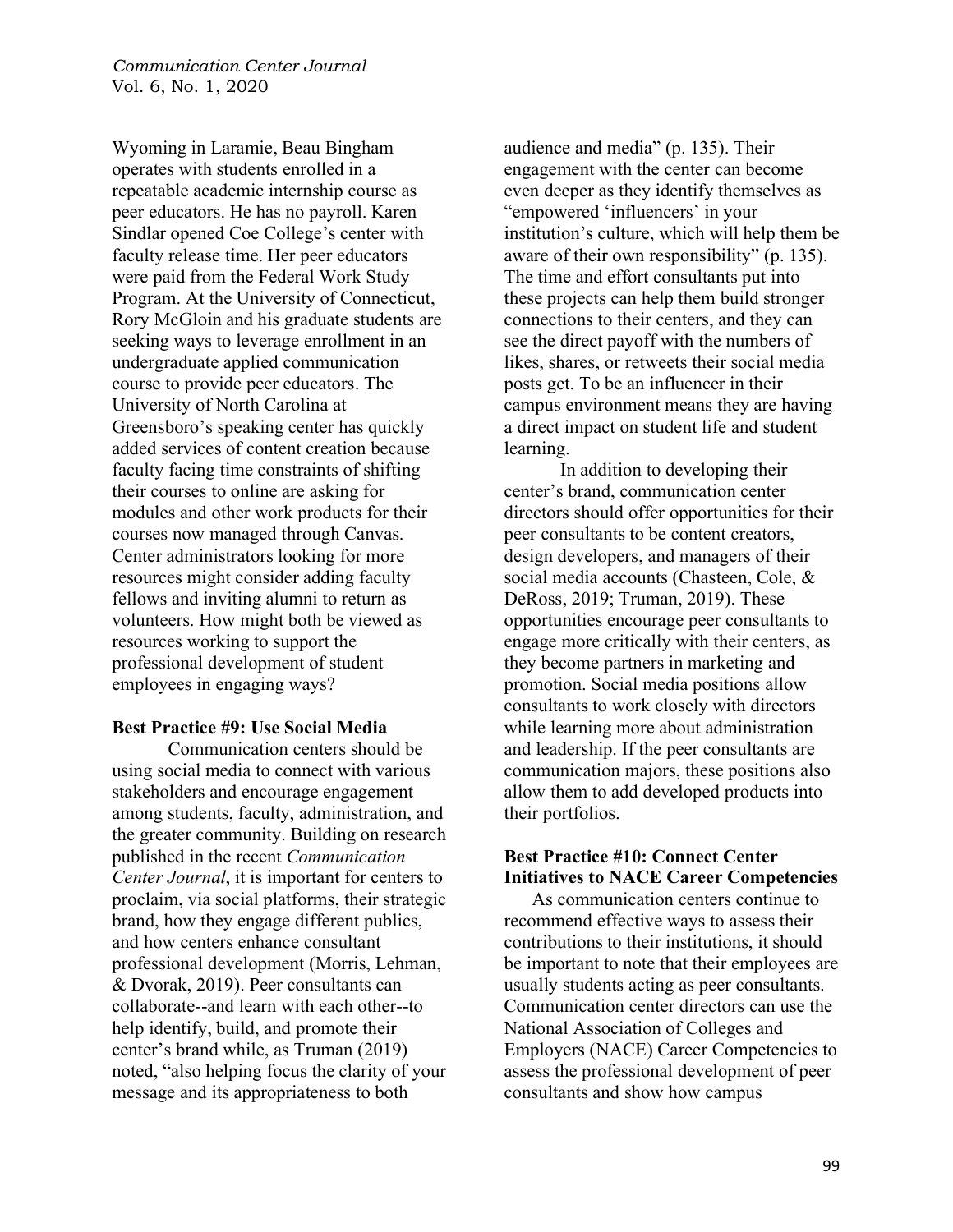employment at the communication center--a co-curricular experience--raises their levels of student engagement. For example, peer consulting easily connects to seven of the eight NACE competencies:

- 1. *Critical Thinking/Problem Solving*: every consultation requires consultants to analyze problems and develop plans to solve them
- 2. *Oral/Written Communications*: from clearly articulating advice to writing post-session client report forms, both skills are part of everyday work
- 3. *Teamwork/Collaboration*: every consultation requires working alongside someone (often someone consultants do not know) to achieve a desired goal
- 4. *Digital Technology*: consultant may use a variety of hardware (laptops, tablets, recording devices, VR glasses) and software (Adobe, Slack, social media)
- 5. *Leadership*: consultants are often viewed as authority figures by their peers, and they can be given leadership positions in the center (e.g., social media chair)
- 6. *Professionalism/Work Ethic*: consultants learn about arriving on time, how to collaborate with team members and clients, and how to assist others
- 7. *Global/Intercultural Fluency*: consultants may work with a wider variety of students from various backgrounds

Perhaps the only competency consultants may have difficulty identifying as part of their work might be *Career Management*, as they may not see their work at the center as directly connected to their professional goals.

Since peer consultant positions are often paid (stipend or hourly, and sometimes via federal work study) and applied, directors can recognize their centers as sites of two additional high-impact practices: campus employment and experiential education. McClellan, Creager, and Savoca (2018) recognized the importance of showing students how campus employment can be valuable to their professional development and personal growth. Peer consulting is also a form of experiential learning that begins with education and training, progresses to field work, and then can culminate in reflection as final assessment. Combining high-impact practices (HIPs) with NACE Career Competencies and the NSSE engagement indicator of a challenging academic environment can provide directors with robust ways for training and assessing their peer consultants while simultaneously demonstrating their engagement.

# **Moving Forward**

NSSE (2019) prioritizes four "engagement indicators," including 1) academic challenge, 2) learning with peers, 3) experiences with faculty, and 4) campus environment. Communication centers, as described here through the lens of best practices, are positioned to support larger institutional missions and priorities of student engagement in these areas. While we recognize that the preceding best practice list is not exhaustive, we believe centers can use these best practice strategies for student engagement to foster genuine institutional goodwill and sustained connection, while enhancing the value of the program within the institution's larger goal(s) of student engagement, and enhance communication programming that is central to institutional success, especially in ways that students are encouraged to progress toward graduation. The communication center is but one campus resource, however, it is a vital and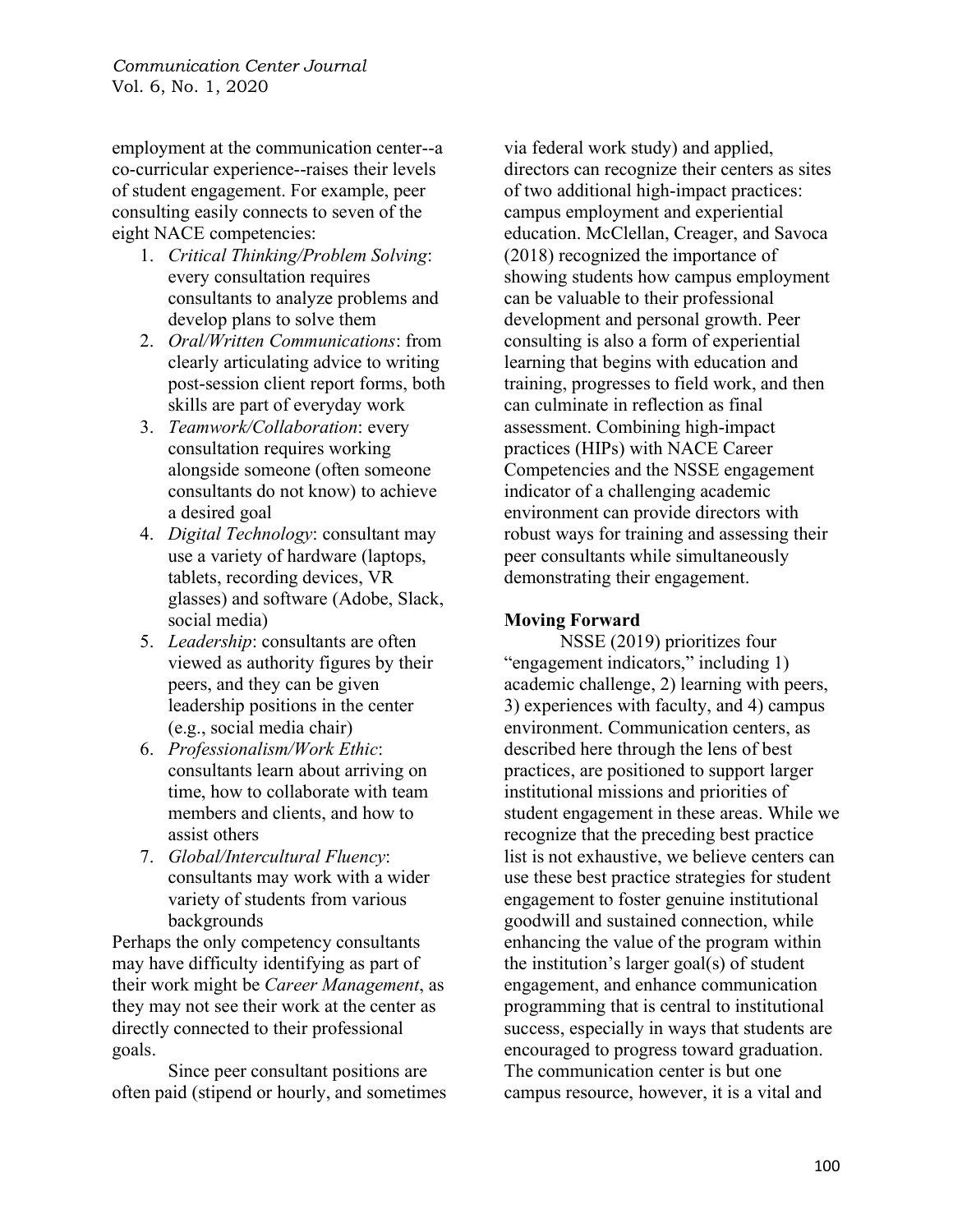necessary institutional program that can be central in student engagement.

#### **References**

Carpenter, R. (2019). Editorial introduction: Communication centers spanning campuses and communities. *Communication Center Journal*, *5*, 1-2.

Chasteen, N., Cole, M., & DeRoss, A. (2019). Expanding professional development opportunities for consultants: How to incorporate social media into a communication center. *Communication Center Journal*, *5*, 113- 119.

Hannum, D., Bracewell, J, & Head, K. (2014). Shifting the center: Piloting embedded tutoring models to support multimodal communication across the disciplines. *Praxis: A Writing Center Journal*, *12*, 1. http://www.praxisuwc.com/hannum-etal-12

King, M., & Atkins-Sayre, M. (2011, March). Targeting teachers: The importance of faculty support to communication center success. Paper presented at the annual Excellence at the Center Conference, Richmond, VA.

King, M. L., & Atkins Sayre, W. (2012). Focusing on faculty: The importance of faculty support to communication center success. In E. Yook & W. Atkins Sayre (Eds.), *Communication centers and oral communication programs in higher education: Advantages, challenges, and new directions* (pp. 147-162). Lexington.

Kuh, G. D. (2008). High-impact educational practices: What they are, who has access to them, and why they matter. Association of American Colleges & Universities.

https://www.aacu.org/leap/hip.

Kuh, G. D. (2007). What student engagement data tell us about college readiness. *Peer Review*, *9*. https://www.aacu.org/publicationsresearch/periodicals/what-studentengagement-data-tell-us-about-collegereadiness.

LeFebvre, L., LeFebvre, L. E., & Anderson, D. (2017). The communication center at U.S. colleges and universities: A descriptive overview II. *Communication Education, 66*, 440-450. doi:10.1080/03634523.2017.1322211.

Lopez, T. B. & Lee, R. G. (2005). Five principles for workable client-based projects: Lessons from the trenches. *Journal of Marketing Education, 27* (2), 172-188. https://doi.org10.11.77/02734753052768 40.

Mancall-Bitel, N. (2019, February 20). How can a distracted generation learn anything? https://www.bbc.com/worklife/article/20 190220-how-can-a-distractedgeneration-learn-anything.

- McClellan, S. G., Creager, K., & Savoca., M. (2018). *A good job: Campus employment as a high-impact practice*. Stylus.
- Morris, J., Lehman, W., & Dvorak, K. (2019). Social media and communication centers: An introduction. *Communication Center Journal, 5*,102- 109.
- National Association of Colleges and Employers. (n.d.). Career readiness defined.

https://www.naceweb.org/careerreadiness/competencies/careerreadiness-defined/

National Survey of Student Engagement. (2019). *NSSE 2019 overview*. Indiana University Center for Postsecondary Research.